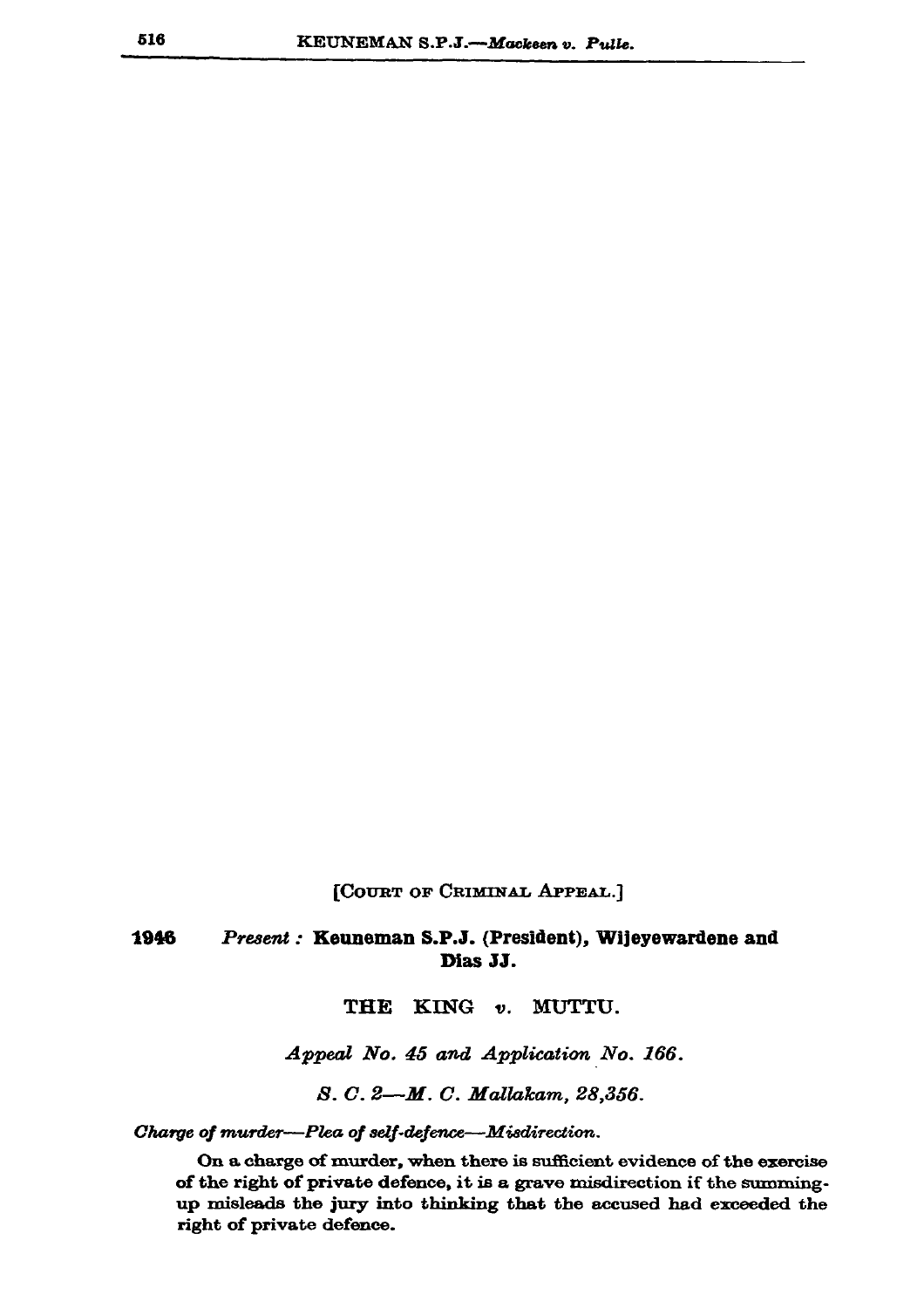PPEAL, with application for leave to appeal, against a conviction in a trial before the Supreme Court.

F. A. Hayley, K.C. (with him H. Wanigatunga and T. A. de S. Wijesundera), for the accused, appellant.

 $T. S.$  Fernando,  $C.C.$ , for the Crown.

Cur. adv. vult.

November 11, 1946. KEUNEMAN S.P.J.-

The accused appeals against a conviction for culpable homicide not amounting to murder. The Jury on being questioned by the trial Judge said they held that the accused had exceeded the right of private defence.

The deceased had received two gunshot injuries. The first consisted of nine pellet marks spread over the left side of the chest. The pellets had barely penetrated the skin, and the expert evidence for the prosecution established that the shot was fired at extreme range, viz., over The second injury consisted of a hole 3 inches by 1} inches, 70 feet. where the wadding and the shots had gone in as a solid column just above the right nipple, two of the slugs had made exit wounds in the back and others were embedded in the back of the chest. The expert evidence established that the shot was fired from not less than 8 feet or more than 15 feet.

The accused admitted that he had caused these injuries, but pleaded that he had acted in the exercise of the right of private defence. He stated that he had set out with his gun to go to Point Pedro. He saw the deceased man coming with a sword and calling on him to stop. The accused ran or hurried away in order to escape, and at the same time loaded his gun. He warned the deceased and when the deceased was some distance away—about 46 feet—fired the first shot at the deceased. That shot did not stop the deceased who continued to come on. The accused still retreated, at the same time warning the deceased not to come near him. The accused was unable to retire further because he reached a deep ditch or pit. So when the deceased came on with the sword the accused fired the fatal shot, at a distance of 8 to 10 feet. This was done because the accused feared he would be killed.

I may also add that the prosecution called no actual eye-witness of the shooting, but there was evidence that shortly before the event the deceased was not carrying a sword. It is most likely that the Jury accepted the story of the accused. Mr. Hayley contended that there were certain misdirections by the trial Judge which probably misled the Jury into thinking that the accused had exceeded the right of private defence. In the first place he contended that the trial Judge did not deal with the expert evidence called by the prosecution, and said that that evidence corroborated the evidence of the accused. He urged that it was very important that the shots had been fired one at extreme range and the other at very close quarters. Also the failure to comment on the expert evidence resulted in the fact that the Jury were not informed of the range at which each of the shots was fired. In addition to this the trial Judge inadvertently made an error in stating the distance at which the second shot was fired. In one part of the charge the Judge speaks of the